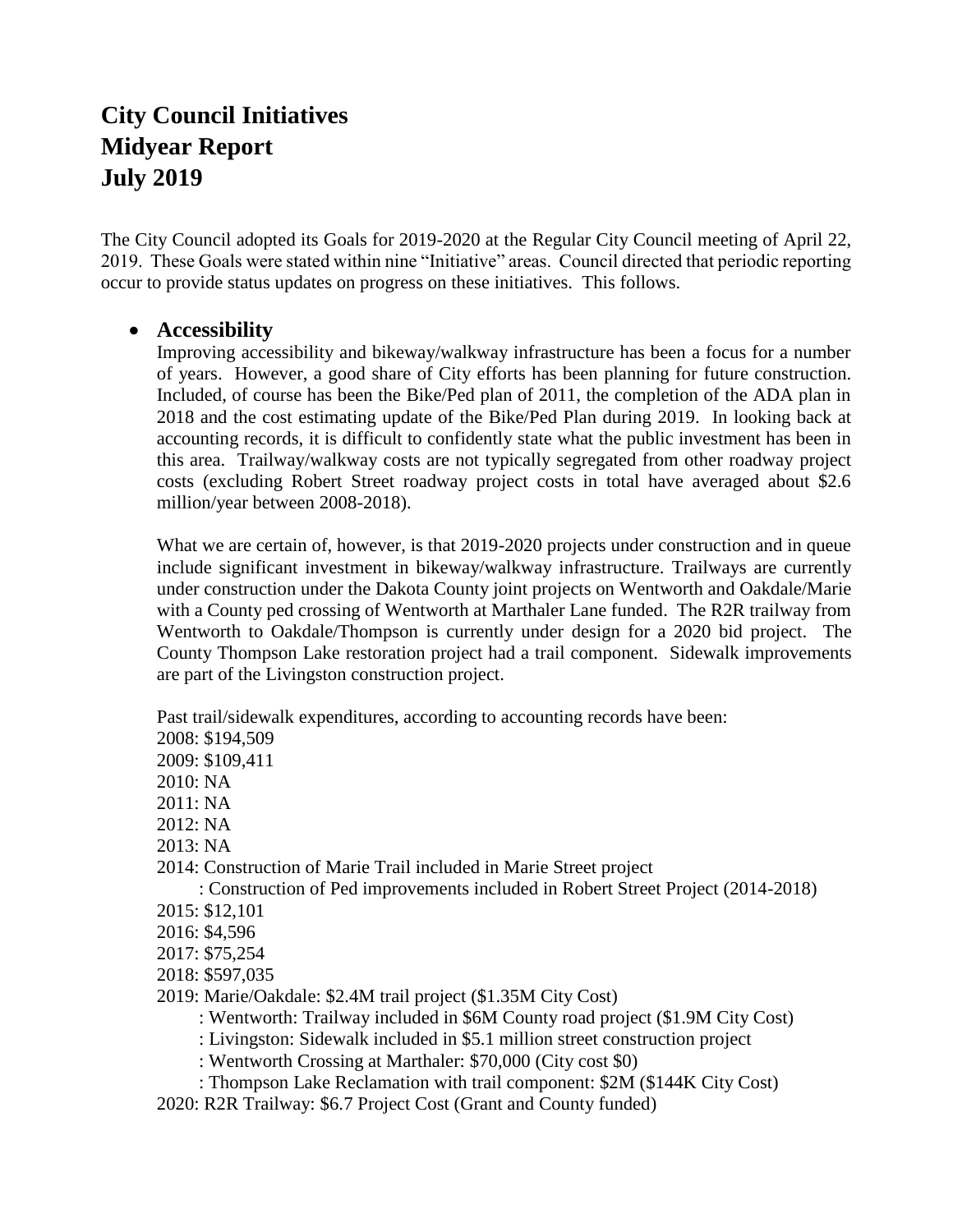Through the design process for Robert Street, there was inclusion of Transit planning along the corridor. Ultimately, the net of that planning was revisions in bus stop location and reconstruction of transit stop shelters. There has not been recent transit deliberations within which the City has been a participant. However, the Dakota County Chamber of Commerce and East Metro Strong (a regional transit planning non-profit) have collaborated recently in order to pursue a transit study for portions of Dakota County including West St. Paul. That four month study is intended to commence in August. The County is also beginning a review of the current transit plan.

## **Blighted Properties**

An ongoing activity of the community has been to address owner occupied and rental properties that do not meet community standards. With that focus, staff operates a monthly Problem Property Committee including public safety, inspections, and housing staff. Enhancements to the code/rental inspections program have been implemented during 2019 (see "Housing Stock"). Staff has also identified all residential structures with EMV's below \$100K for future program recommendations to Council.

## **Branding and Identity**

A facet of branding for West St. Paul includes success and appearance of public and privately owned properties within the community. Advancing our brand, thus, includes development and redevelopment activities. Included this year is \$12M in improvements (total) to Garlough and Moreland Schools, the new \$1.8M Solas Salon, \$1.6M buildout of the Children's Clinic at 963 Robert, the \$1.4M remodel of Walmart, the new \$750K Animal Hospital at 2000 Robert, the \$600K remodel of Taco Bell, the expansion of Michoacan a Pedir de Boca Ice Cream at Signal Hills, and build out of Tokyo Sushi at Southview Square. \$24.4M YTD in permit value. The final plat for a Hy-Vee grocery store was approved in 2019 for 2020 anticipated construction.

Council has allocated funding to ensure that newly reconstructed Robert Street continues to create a draw for consumers. Included is an approximate \$60,000 allocation on litter and planting bed maintenance programming specifically for Robert Street. We have struggled to keep ahead of maintenance needs in this area and are intending to revisit our current approach. Through our Volunteer Program, we have been successful in improving citizen participation throughout the community on clean-up activities of roadways, parks, and transit stops.

We are focused on communication to stakeholders through internal/external newsletters, social media, and collaboration with NDC4 (Town Square Television) to promote City programming, events, and activities throughout the community. To date, we have hosted a number of stakeholder meetings including Council led listening sessions, public safety neighborhood meetings and events, coordination of ROMA (rental owners and managers) meetings and more recently listening sessions as part of the Police Chief selection process.

In 2019, we collaborated on a joint hosting of the West St. Paul Days event at Harmon Park during which we marketed WSP T-shirts. While the event venue was somewhat lightly attended (cold weather) T-shirt sales, which was a pilot marketing effort, met expectations.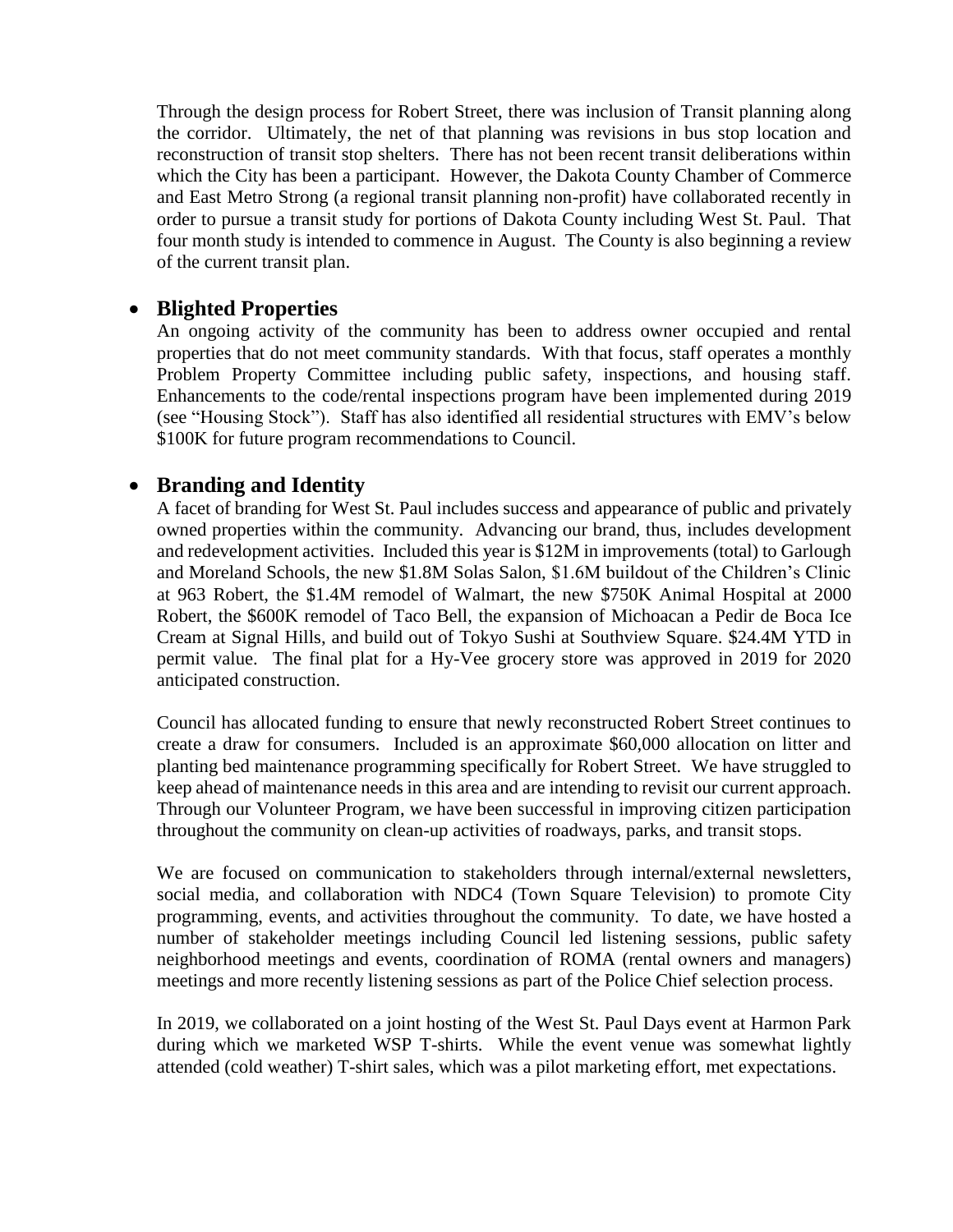## **Diversity and Inclusion**

Considerable efforts to recruit diverse applicants have been implemented since early 2018 resulting in a significant increase in number of diverse applicants. Four new diverse employees have been hired into permanent positions since 2017. Females have been hired or promoted into male-dominated jobs in Police, Police supervisory, and engineering intern.

During 2018 we established an outreach Committee to assist with our inclusion efforts. That committee was shelved during 2018 and has not yet been re-energized. However, internal communication enhancements such as a growing menu of dual language communication has been ongoing.

## **Fiscal Constraints**

Perhaps our most significant 2019 achievement to date is legislative/gubernatorial adoption of a Local Option Sales Tax for WSP. Council has approved implementation of this tax effective for 2020 which is projected to generate \$28M over the next 20 years toward major maintenance (mill/overlay or reconstruction projects) of collector and high priority roadways over that span. As part of this initiative the Council has adopted changes in capital planning, fiscal and debt policies to set a direction toward debt reduction and improved fiscal metrics.

The Council has also approved contracts to install solar panels on the Public Works and City Hall roofs as well as a contract to join a solar garden consortium. The net will be long term savings in energy payables absent a capital investment by the City.

A review of the 2020 Legislative agenda and priorities will be in front of Council by August.

## **Housing Stock**

Approved during 2019 has been a 174 unit affordable senior housing project by DARTS/REE, on Marthaler Lane, a portion of TIF revenues from which are targeted toward future housing rehab programs. Another project which should be going through the entitlement process soon is a County approved senior assisted living (18 units) /memory care (14 units) project at Robert and Haskell. The EDA has approved a development agreement for a 152 unit market multifamily development on 5 acres at the former Thompson Oaks property. We do anticipate projects coming forward yet this year for the 900 Block of Robert and Town Center 1 project areas. The grand opening for the Rooftop 252 market multi-family project on Marie Avenue was July 19.

The City Council has approved an updated contract with Dakota County for administration of CDBG entitlement funds. In West St. Paul program funds are targeted toward housing rehab programming. This year, staff has revamped the Code Enforcement/Rental Inspections program to assign staff toward both aspects of the program with assignments either east or west of Robert Street. Compliance correspondence has also been amended to include photo depictions of non-compliant features of a complaint as suggested by members of Council.

## **Infrastructure and Public Facilities**

The 2019 Street Improvement Project is reconstruction of Livingston Avenue. There are a number of County and State led projects finishing up from 2018 or under construction in 2019 within the community. Public Works staff recently completed a one mile drive lane temporary bituminous mat on Annapolis from Smith to Robert. The draft 2020-21 budget includes an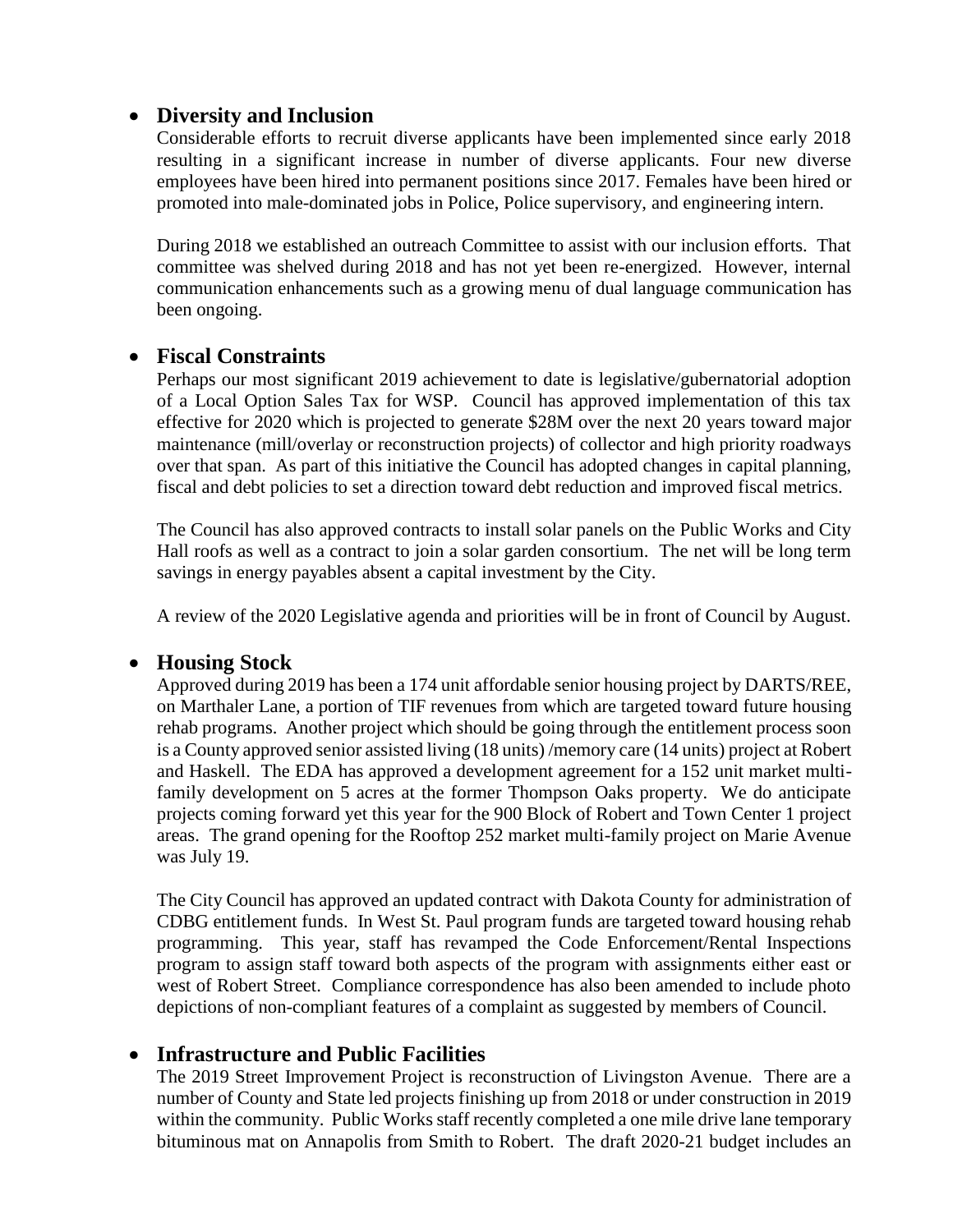allocation to the street department to continue similar mat construction in future years. The forcemain 1 project should be completed by August as part of a 2018-2024 forcemain/lift station replacement project.

In 2017-2018, the City has replaced all of the HVAC units on City Hall (but for those on the Fire Department which were newer than all of the others) and has replaced the entire roof on this facility. We have also reconstructed all of the parking lots and replaced overhead doors. In total, addressed deferred maintenance on this building has cost \$1,054.887 through 2018.

In 2019, we will be replacing all of the windows in City Hall as approved by Council on June 24, 2019 (amount of \$173,763). The City has contracted with Wold Architects to design the next phase of this project, which includes improvements within the Police Department and common area enhancements in City Hall. In 2019-2020, the project fund is budgeted at \$1,006,000 in revenue and \$1,061,400 in expenditures. Total project fund balance at year end 2020 is projected at \$406,345. Given the favorable window bid, we are anticipating the opportunity to begin the 2020 project during the  $4<sup>th</sup>$  quarter of 2019, which may allow for more favorable bidding than would otherwise be the case.

On July 17, Wold presented concepts for reconfiguration of both the PD upper and lower levels. Those layouts will be provided to staff for review and comment prior to cost estimating of a project proposal for consideration by the City Council.

#### **Parks**

The City Council has adopted changes to the CIP and fiscal policies that include limiting future debt incurred to fund Park development projects. However, due to projects in queue and through third party funding there are a number of enhancements to the Parks system underway. Concurrent with the Wentworth reconstruction project will be \$150,000 in improvements made to the north side of Marthaler Park this year. Smaller improvements are being made to Oakdale and Haskell Parks. We continue to undertake scheduled improvements at both the Pool and Arena and are in the process of planning a larger five year plan for the latter which may include a request for funding assistance from third party stakeholders. Finally, the planning for the Thompson Oaks wetland reclamation/R2R project is well underway for funding requests yet this year.

#### **Recreation**

The recreation department has initiated some new collaborative programming in 2019. A new joint program with Mendota Heights called "Tour de Rec", travels to different parks throughout West St Paul and Mendota Heights. Every 2 weeks, kids 6-12 years old are welcomed at a designated park for 1.5 hours of free recreation programming. Staff leads the kids in group games, sports, crafts, art and more. This is a free drop in program with no registration needed. It has been a big hit for the first half of the summer. Recreation staff is also collaborating with the YMCA to offer free "Fitness in the Park" classes this summer. This inaugural program is being offered 3 times in 2019 at varying times and locations. It is open to all ages. If successful, we hope to expand this partnership in 2020. West St Paul is partnering with Mendota Heights and South St Paul to hold the first annual light up the night "Glow Dash" in September. This 1.36 mile dash is designed for all ages and abilities. The modest fee will cover refreshments and a glow swag bag for each registered participant. Staff will once again be offering movies in the park, youth safety camp as well as many other